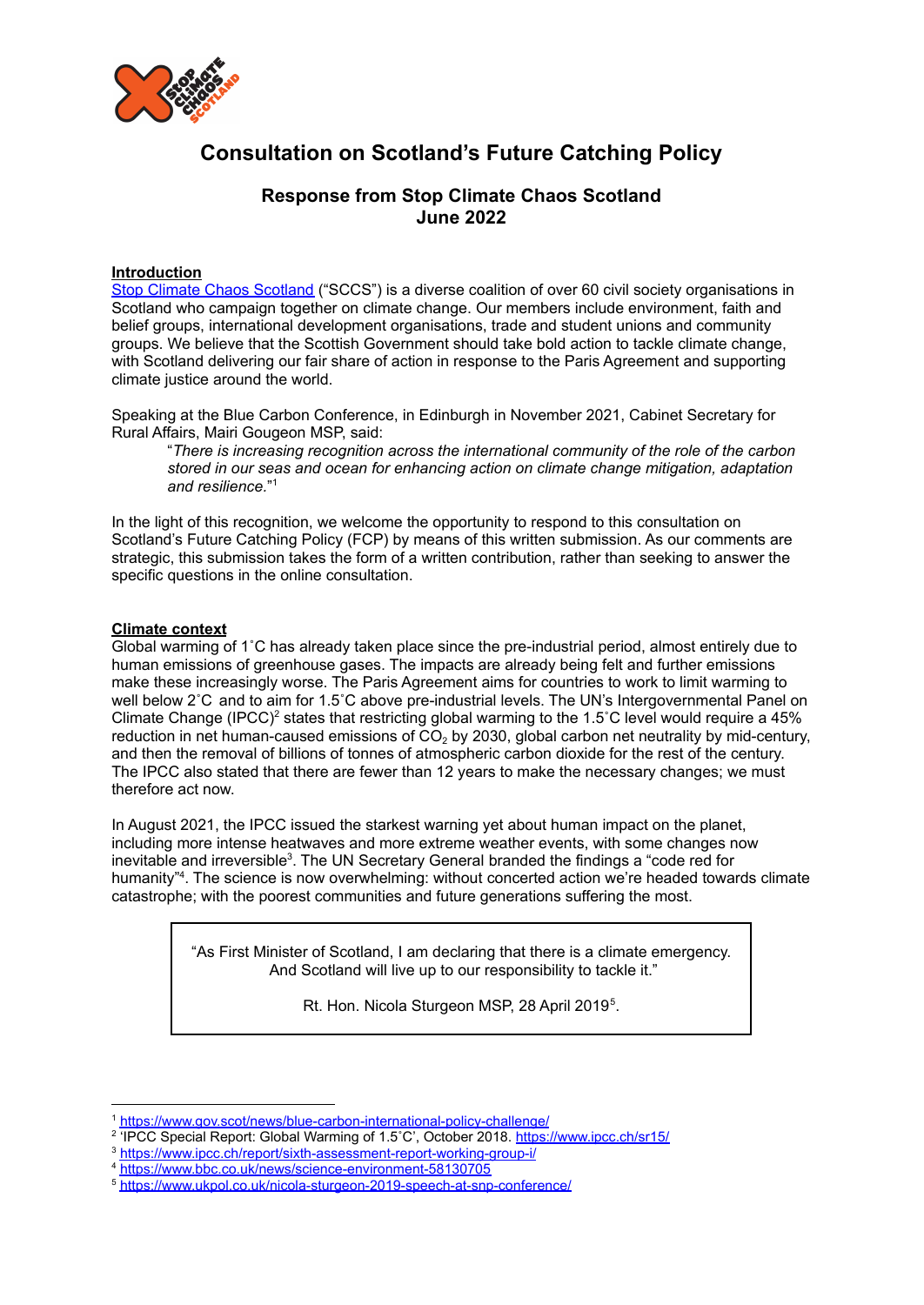

In April 2019, the First Minister 'formally' declared a climate emergency<sup>6</sup>. This language was subsequently central to Scottish Government policy and statements – for instance, the (then) Cabinet Secretary's statement in May 2019<sup>7</sup> and the 2019-20 Programme for Government<sup>8</sup>. It remains a key element of policy with one of the six chapters within the Scottish Government – Scottish Green Party Shared Policy Programme entitled "Responding to the climate emergency"<sup>9</sup>. The co-operation agreement also creates a Cabinet Sub-Committee on the Climate Emergency "to provide cross-Government leadership and coordination of efforts to tackle climate change" 10 .

In May 2019, the UK Climate Change Committee (CCC) recommended that Scotland could reach a net zero target for greenhouse gases by 2045 (ahead of the UK, which could meet the same target by 2050)<sup>11</sup>. The Scottish Government swiftly accepted these recommendations<sup>12</sup> and have now legislated to secure net zero emissions by 2045, with an interim target of a 75% reduction by 2030<sup>13</sup>.

As indicated by the Cabinet Secretary (see above), the role of carbon stored in our seas is crucial, and thus any cross-Government approach to meeting the challenges of the climate emergency must include policies in relation to the marine environment, including fisheries. In many ways, this is recognised, such as references to blue carbon and the "Blue Economy Action Plan" in the Climate Change Plan update<sup>14</sup> (although it is also notable that the Parliamentary scrutiny of this plan called for more recognition of and action to address blue carbon issues<sup>15</sup>).

The Scottish Government's Future Fisheries Management Strategy for 2020-2030 suggests that it will:-

*"form one of the cornerstones of the Blue Economy Action Plan. It will seek to deliver the benefits of a Blue Economy approach to the fishing industry by encouraging learning and collaboration with other marine sectors in areas of shared interest, such as skills, science, innovation, infrastructure, regulation and the climate emergency." (emphasis added) 16*

In addition, launched at COP26, the Scottish Government has undertaken a survey to inform a workshop on climate change and fisheries. Speaking about this, the Cabinet Secretary said:

"*Scotland's fishing industry finds itself on the front line of climate change and facing serious challenges. We need to take action now to ensure that a sustainable fishing industry can survive into the future. The Scottish Government is committed to working with the fishing sector to respond to the climate emergency and to ensure a just transition.*" 17

In launching the FCP consultation, the Cabinet Secretary said:

"*Now, more than ever, the spotlight is on the twin crises of climate change and biodiversity loss, which require urgent action in order to deliver change on a significant and long-lasting scale. The signing of the Bute House Agreement last year underlined our commitment to*

[https://www.gov.scot/publications/global-climate-emergency-scotlands-response-climate-change-secretary-rosea](https://www.gov.scot/publications/global-climate-emergency-scotlands-response-climate-change-secretary-roseanna-cunninghams-statement/) [nna-cunninghams-statement/](https://www.gov.scot/publications/global-climate-emergency-scotlands-response-climate-change-secretary-roseanna-cunninghams-statement/)

7

9 <https://www.gov.scot/publications/scottish-government-and-scottish-green-party-shared-policy-programme/>

11 10 <https://www.gov.scot/publications/scottish-government-and-scottish-green-party-cooperation-agreement/>

<sup>6</sup> <https://www.bbc.co.uk/news/uk-scotland-scotland-politics-48077802>

<sup>8</sup> <https://www.gov.scot/news/protecting-scotlands-future/>

[https://www.theccc.org.uk/wp-content/uploads/2019/05/Net-Zero-The-UKs-contribution-to-stopping-global-warmin](https://www.theccc.org.uk/wp-content/uploads/2019/05/Net-Zero-The-UKs-contribution-to-stopping-global-warming.pdf) [g.pdf](https://www.theccc.org.uk/wp-content/uploads/2019/05/Net-Zero-The-UKs-contribution-to-stopping-global-warming.pdf)

<sup>12</sup> <https://www.gov.scot/news/climate-change-action-1/>

<sup>14</sup> <sup>13</sup> <https://www.legislation.gov.uk/asp/2019/15/enacted>

<sup>15</sup> <https://www.gov.scot/publications/securing-green-recovery-path-net-zero-update-climate-change-plan-20182032/>

[https://archive2021.parliament.scot/S5\\_Environment/Reports/ECCLR\\_2021.03.04\\_OUT\\_CS\\_CCPu\\_Report.pdf](https://archive2021.parliament.scot/S5_Environment/Reports/ECCLR_2021.03.04_OUT_CS_CCPu_Report.pdf) (paras 181-193).

<sup>17</sup> <sup>16</sup> <https://www.gov.scot/publications/scotlands-future-fisheries-management-strategy-2020-2030/pages/2/>

[https://blogs.gov.scot/marine-scotland/2021/11/23/last-chance-to-take-part-in-our-fisheries-and-climate-change-s](https://blogs.gov.scot/marine-scotland/2021/11/23/last-chance-to-take-part-in-our-fisheries-and-climate-change-survey/) [urvey/](https://blogs.gov.scot/marine-scotland/2021/11/23/last-chance-to-take-part-in-our-fisheries-and-climate-change-survey/)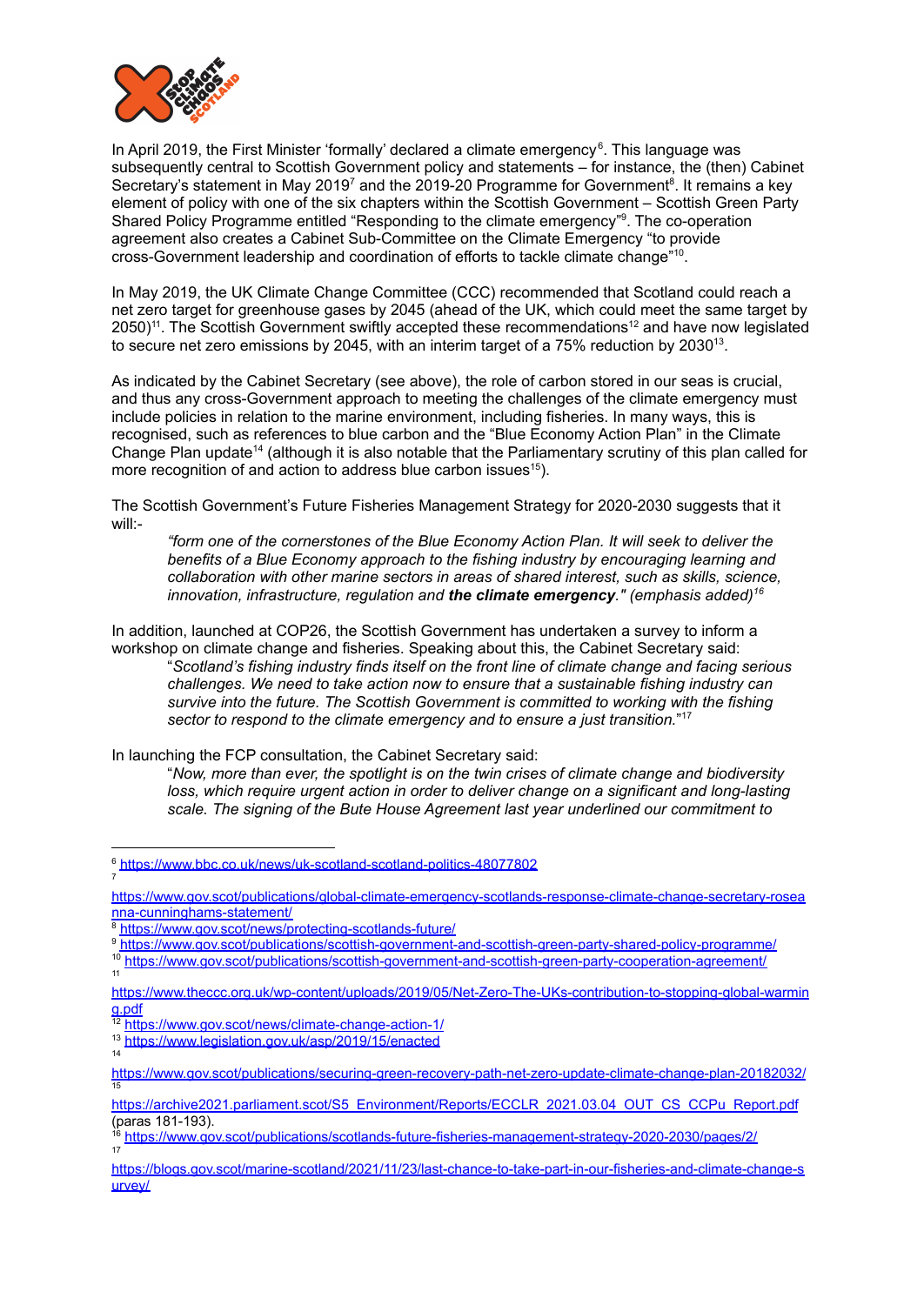

*deliver the best outcomes for Scotland's marine environment, our seafood sector and coastal communities.*" 18

In addition to blue carbon being essential in the fight to mitigate climate change, inevitable changes in climate and the environment will also have an impact on the fishing sector 19 . Fisheries policy should, therefore, also plan for the adaptation of fisheries.

Yet, despite the above context and the commitments/aspirations of Scottish Government policy documents and Ministerial statements, the consultation paper does not appear to address, to consider, or propose any measure to either ensure that fisheries contribute to climate mitigation or adapt to climate change. Indeed, a word search of the consultation indicates that the words "climate" and "carbon" do not occur – even in a context-setting section or the objectives, let alone in proposed measures.

**This is both regrettable and negligent. Any strategy for a "new approach to managing sea fishing activities within Scottish waters" that does not set out the scientific and policy context of climate change – including the respective 75% and net zero targets – is not a coherent strategy.**

#### **Fisheries and climate change**

Fisheries, and the ways that catching policy is applied, have a number of climate change related impacts. These have been summarised thus:

"*Fisheries have significant impacts on climate change through gear contact with blue carbon stores, carbon extraction in the form of marine organisms and by indirectly adding to global GHG emissions through the burning of fossil fuels. The impacts of the industry on long-term carbon capture and storage of blue carbon are therefore an important consideration regarding the design of climate change mitigation strategies. Nevertheless, the fishing industry's impact on blue carbon is commonly missed from global assessments of GHGs, not considered in marine management or climate change mitigation and largely ignored during climate negotiations. The latest breakdown of global emissions by sector for example, only considers vessel fuel use of the global fishing industry in combination with agriculture (1.7% of total GHG emissions from industry) and is not calculated to a spatial resolution small enough to benefit local management decisions.*

"*Furthermore, most research that combines climate change and fisheries to date has typically focused on the threats of climate change to fish stocks rather than the impacts of fisheries on climate change. Global fisheries in their current state present the challenge of both being threatened by the impacts of climate change whilst also contributing to anthropogenic climate change. Climate-smart approaches to fisheries management are therefore needed across the fishing industry to ensure that GHG emissions are reduced, and ecological sustainability is achieved. This would help to strengthen the resilience of fish stocks and blue carbon as an important climate change mitigation tool, whilst building food security on a global scale. Nevertheless, balancing these objectives in an environment already susceptible to additional climate change impacts is no easy task." 20*

The above analysis, produced for WWF, RSPB, and the Marine Conservation Society, led those organisations to recommend that all governments show global leadership and put fisheries on a sustainable footing by adopting a 'climate-smart' strategy. This included:

- *●* "*Limiting bottom towed fishing gear to protect blue carbon within current MPAs and in key areas outside of MPAs.*
- *● Working to decarbonise the UK fleet including removing fuel subsidies and eliminating inefficient fleet structures.*

20

<sup>18</sup> <https://www.gov.scot/news/world-leading-fisheries-proposals/>

<sup>19</sup> <https://marine.gov.scot/sma/assessment/fisheries>

[https://www.wwf.org.uk/sites/default/files/2021-08/Pact\\_Media\\_WWF\\_Climate\\_Smart\\_Fisheries\\_Report\\_2021\\_A](https://www.wwf.org.uk/sites/default/files/2021-08/Pact_Media_WWF_Climate_Smart_Fisheries_Report_2021_Aug_16_V2.pdf) ug 16 V2.pdf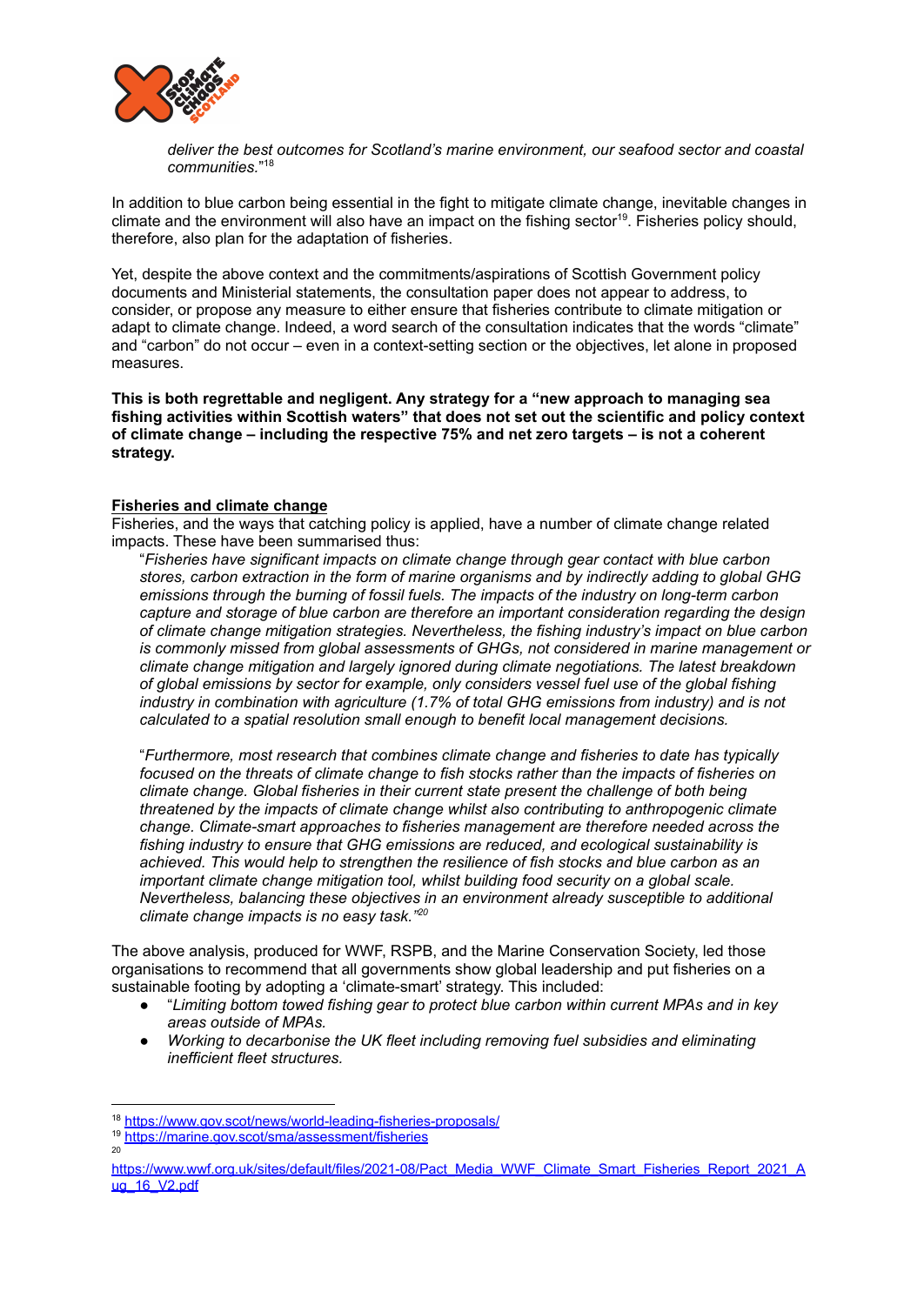

- *● Mandate Remote Electronic Monitoring (REM) with cameras and Vessel Monitoring Systems (VMS) across all vessels fishing in UK waters to deliver increased transparency and traceability across the fishing sector to improve stock health and increase biomass.*
- *● Reduce pressure from heavy, towed bottom fisheries gear and review the impact of passive gear use and whether incentives for gear changes are appropriate.*
- *● Strengthen overall marine policy frameworks, such as the Scottish Government's Future Fisheries Management Strategy, with a climate change lens that focusses on tackling the climate emergency.*
- *● Increase research and knowledge on blue carbon habitats, stocks, and the fishing sectors GHG emissions and blue carbon impact.*
- *● Adopting these recommendations will help future-proof fisheries across the UK by bringing about the recovery of the ocean's health and help meet the triple challenge of sustainably feeding a growing population, while staying on track to keep global warming below 1.5°C and reversing biodiversity loss." 21*

SCCS is aware that the FCP forms only one of a range of mechanisms and policies, deployed by the Scottish Government, to manage the marine environment and in particular the fisheries sector. As such, we are conscious that not all the above recommendations/issues can be addressed by the FCP. However, it is also equally true that the proposals in **the FCP could, and should, be developed with a clear understanding of these climate change issues, and as appropriate include the relevant actions to contribute to a fully climate-smart fisheries sector. At present, this consultation fails to do either.** Such actions could include:-

- stock management which ends overfishing and recovers stocks as a means to yield maximum low emission seafood from the sea.
- technical and spatial measures which end the loss of blue carbon habitats, prevent further degradation of blue carbon stores and recover sequestering habitats.
- ending the wasteful practice of discarding.

SCCS is aware that many of our members, and stakeholders beyond our coalition, will be responding to the details of the consultation. As such, we do not intend to respond to the individual questions. Our primary concern is that the consultation (and the specific proposals therein) has failed to acknowledge the context of the climate emergency – or the need for the fisheries sector to both contribute to its mitigation and adapt to its impacts. As well as not describing that context, it also fails to demonstrate how the proposals have been developed to respond – or to reference other measures being taken to address these issues.

### **Conclusion**

SCCS welcomes the opportunity to make this written submission to the public consultation on the Scottish Government's Future Catching Policy (FCP).

Our primary concerns are that **the policy must:**

- **● set out the scientific and policy context of climate change – including the respective 75% and net zero targets; and**
- **● set out how policies have been developed, and will be applied, to enable the fisheries sector to both contribute to climate change mitigation and adapt to its impacts. It should propose catching policies that advance these changes and/or reference other policy mechanisms, where appropriate, that will support.**

Stop Climate Chaos Scotland is a charity, registered in Scotland, no SC039643 Our registered address is: Thorn House, 5 Rose Street, Edinburgh EH2 2PR

<sup>&</sup>lt;sup>21</sup> <https://www.wwf.org.uk/updates/scotland-key-role-play-creating-climate-smart-fisheries>